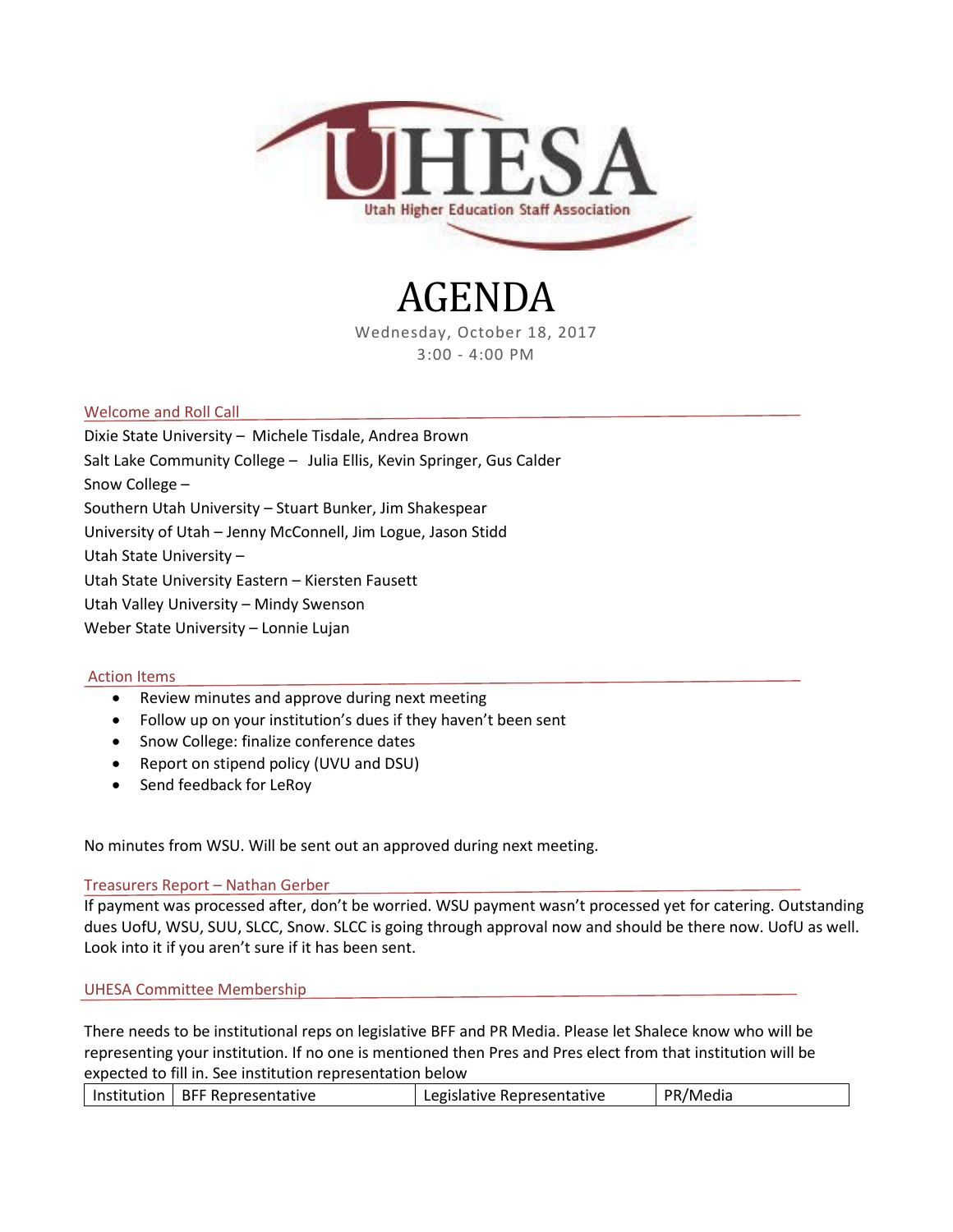| USU          | Jen Caines jen.caines@usu.edu | Rikki Wheatley                | <b>Mikkel Skinner</b>      |
|--------------|-------------------------------|-------------------------------|----------------------------|
|              |                               | rikki.wheatley@usu.edu        | mikkel.skinner@usu.edu     |
| USU-         |                               |                               |                            |
| Eastern      |                               |                               |                            |
| U of U       | April Sanders-Aboulila        | Candice Devedzic              | <b>John Boyack</b>         |
|              | aaboulila@psych.utah.edu      | candice.devedzic@hsc.utah.edu | john.boyack@utah.edu       |
|              |                               |                               |                            |
| Weber        | Amy Huntington,               | Claude Payne,                 | Ty Naylor,                 |
|              | amyhuntington@weber.edu       | cpayne@weber.edu              | tynaylor@weber.edu         |
|              |                               |                               |                            |
| <b>SLCC</b>  | Kevin Springer                |                               | <b>Gus Calder - PR Rep</b> |
|              | Kevin.springer@slcc.edu       |                               | 801-957-3945               |
|              |                               |                               | Gus.Clader@slcc.edu        |
|              |                               |                               |                            |
| <b>UVU</b>   | Cassandra Fuimaono            | Stephanie Albach              | David Tobler               |
|              | Cassandra.Fuimaono@uvu.edu    | Stephanie.Albach@uvu.edu      | DTobler@uvu.edu            |
| Snow         |                               |                               |                            |
| <b>Dixie</b> | <b>Darlene Dilley</b>         | <b>Will Powell</b>            | <b>Candi Pierce</b>        |
|              | 435-652-7704,                 | (435) 652-7553                | (435) 879-4611             |
|              | Darlene.Dilley@dixie.edu      | powell@dixie.edu              | pierce@dixie.edu           |
| SUU          | Anu Au keanuau@suu.edu        | Linda Liebhardt               | <b>Jim Shakespear</b>      |
|              |                               | liebhardt@suu.edu             | shakespear@suu.edu         |
|              |                               |                               |                            |

# Legislative Report-Jim Logue

Nothing much to report yet; meeting scheduled for next Friday.

#### PR/Media-Gus Calder

UVU is now hosting the webpage, so there is no fee. Bluehost will refund the fee. Check it out: [http://www.uhesa.org/.](http://www.uhesa.org/) An images page will be added; people can send pictures to Gus to be added from events. Pictures from previous members can also be sent in to add.

Social media representative for each institution; they are working on that still. He will send social media updates out to institutions as he can.

He hasn't been sent any pictures for the board pages.

#### BFF-Kevin Springer

It has been a slow start. They could still be adding to the BFF page. He has representation for subcommittee for 4 of the institutions but is still needing reps from other institutions. They will be looking at the original summary that he sent out. The ability to measure BFF enrollment is a tough thing to do and is an issue they need to explore more.

Have the BFF committee look at recent articles from higher education and look at statistics and have committee create a proposal of how to incorporate BFF process scholarships or tuition waivers could encourage students to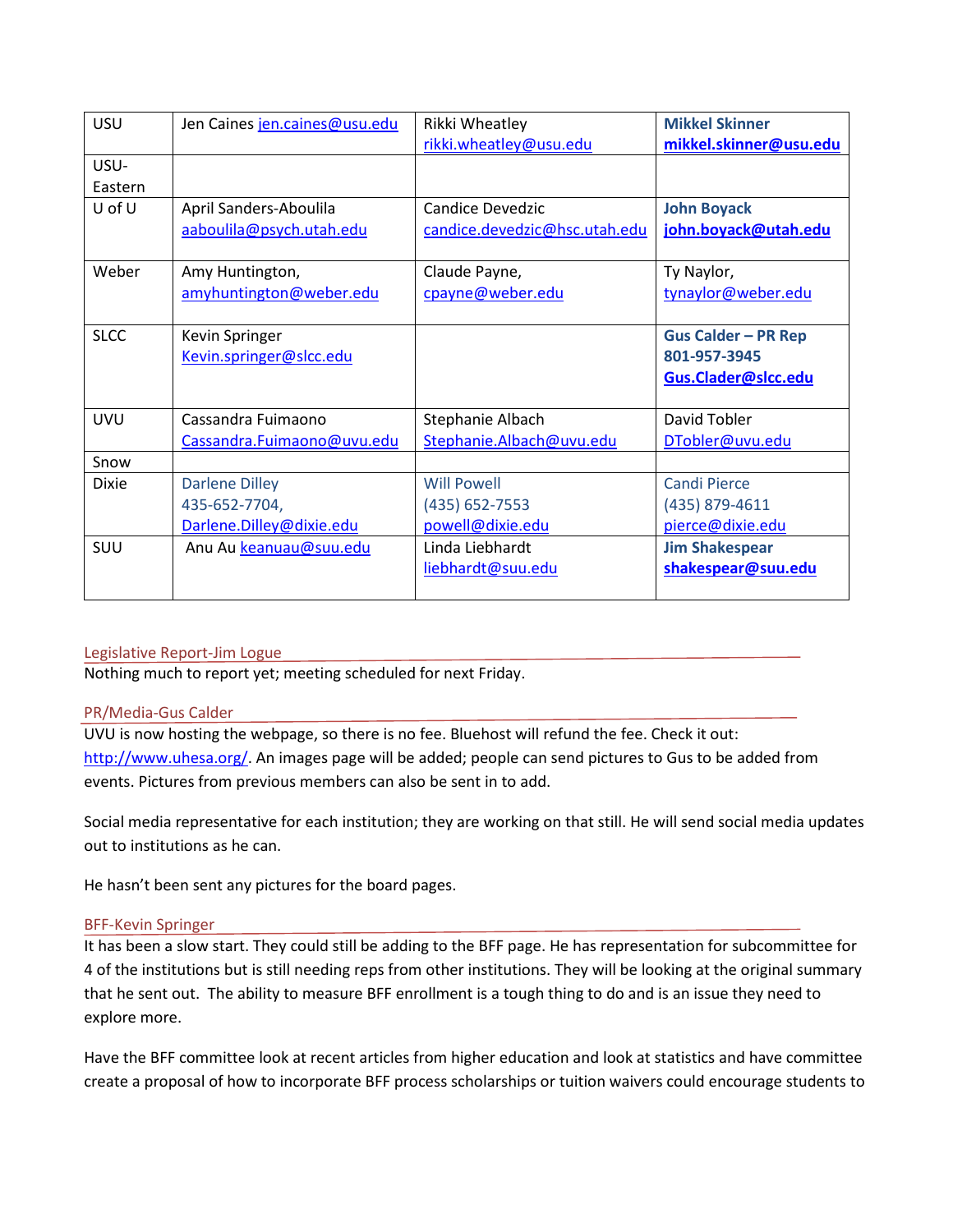start. Discuss it as a board and then take to legislative rep for each institution. Then they would receive feedback and be able to decide whether their institution would be able to implement that.

Their meeting for the committee will be next week or early the week after.

### Discussion Items

**BOR meeting at WSU:** UHESA wants to participate in future meetings. According to the webpage on higheredutah.org

Nov. 17<sup>th</sup> at USU Jan. 19<sup>th</sup> at UVU March 30<sup>th</sup> at DSU May 18<sup>th</sup> at SLCC.

Make sure at least McKell and Kristine are there to represent. Anyone else who wants to attend is invited. They will report back to the group following these meetings.

Snow is not on the call, but they need to finalize the dates for next conference.

**LeRoy wanted additional feedback.** Please share through email or slack at least one or two comments. Julia will be sending a thank you with the feedback. He wants to include that for future clients.

**Jim-Education town hall feedback:** Brought in 4 legislators with experience as previous higher ed employees. Not a big turn out; maybe 20 people. Enough questions to fill the hour, and they were good questions. They may change the format but would like to continue these in the future. They did have a strong representation of faculty senate in attendance from different institutions. Val Potter from USU wants to organize it for their inst. and Anne Millner from Weber State would like to see this continue. They feel if it is more focused on a specific institution then it may have a bigger turnout. Val Potter wants to set something up for the Utah State Location. In the future the committee would like to turn it over to the staff associations for institutions and have the Exec Board attend and be a resource. This may also help in building the relationship between institutions and representatives.

Would it be feasible to have this be broadcast for other institutions? The host gave a little pushback because nobody knew what the tone of the room would be in case something unpleasant happens. Would the dialogue be as authentic if it is recorded? If we build up the trust and gain experience then we may be able to offer the broadcasting later on. Val Potter from USU may be willing to do that during their meeting.

Would Val's interest be specific for the USU institution or would it be relevant for other institutions? If we do an institution specific group then the questions may be more specific for the institution. It wasn't that way at SLCC but it was a more diverse group. Since we are setting this up then we can monitor that and make sure some of the questions are more generic to higher education as a whole.

**Staff Association Stipend:** Would like to see this as a focus for next meeting. DSU and UVU does have a stipend. SLCC, USUE, USU, WSU and UofU does not. It is on Slack, so please make sure to use that resource. DSU and UVU to share a proposal with other institutions that they may use to